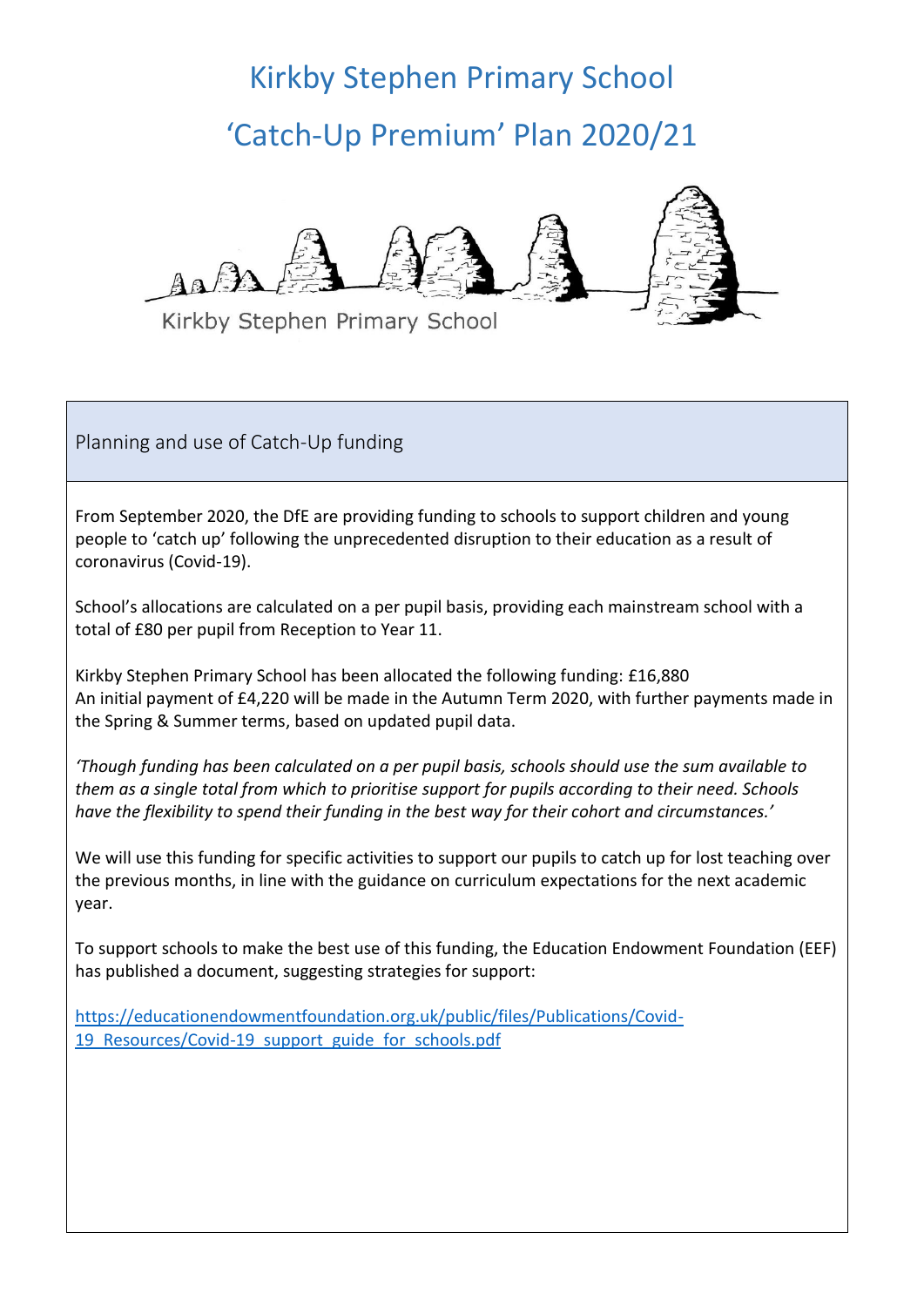## Planned spend for 2020/21

| Aims/Outcomes                                                                                                                                                             | <b>Actions</b>                                                                                                                                                                                                                                                                                                                                                                                                                                                                                                                                                                                                                                                                                                                                                                                                                                                                                                                                                                                                                                                                                                                 | Cost                                           | <b>Impact/Success Criteria</b>                                                                                                                                                                                                                                                                |
|---------------------------------------------------------------------------------------------------------------------------------------------------------------------------|--------------------------------------------------------------------------------------------------------------------------------------------------------------------------------------------------------------------------------------------------------------------------------------------------------------------------------------------------------------------------------------------------------------------------------------------------------------------------------------------------------------------------------------------------------------------------------------------------------------------------------------------------------------------------------------------------------------------------------------------------------------------------------------------------------------------------------------------------------------------------------------------------------------------------------------------------------------------------------------------------------------------------------------------------------------------------------------------------------------------------------|------------------------------------------------|-----------------------------------------------------------------------------------------------------------------------------------------------------------------------------------------------------------------------------------------------------------------------------------------------|
| 1. Teachers have a clear<br>understanding of where<br>there are gaps in learning,<br>following detailed Autumn<br>term assessments.<br>Gaps in learning to be<br>reduced. | Teachers undertake<br>assessments in Reading,<br>Writing, Maths (including<br>Phonics, SPAG, Baseline etc<br>as appropriate) for all pupils<br>to identify<br>individuals/cohorts for catch<br>up.<br>Identify specific areas for<br>where catch up is required<br>eg spelling, number work,<br>inference/deduction.<br>Interventions based on<br>initial assessments to be<br>followed up by further<br>regular assessments to<br>ensure the support is well<br>targeted.<br>Additional member of staff<br>employed (an experienced<br>teacher, a specialist in<br>Reading Recovery, Inclusion<br>& Growth Mindset,<br>employed for 2 mornings<br>per week until the end of<br>the Summer term 2021) and<br>allocated to work with<br>individuals and small groups<br>throughout the year.<br>Timetables in place for all<br>identified pupils.<br>Initially working with<br>identified pupils in Year 5<br>(large class of 35) in the<br>Autumn term to close the<br>gaps. Following on from<br>Autumn assessments, a<br>decision will then be made<br>on how to allocate the<br>funding for the Spring and<br>Summer terms. | £4634 from<br>September 2020 to<br>March 2021. | Additional resources and<br>staffing will support pupils<br>and improve outcomes<br>Identified pupils make<br>increased, rapid progress,<br>with levels in line with<br>their peers.<br>Reviews after each<br>programme of support<br>show that the gaps are<br>closing.<br>Improved outcomes |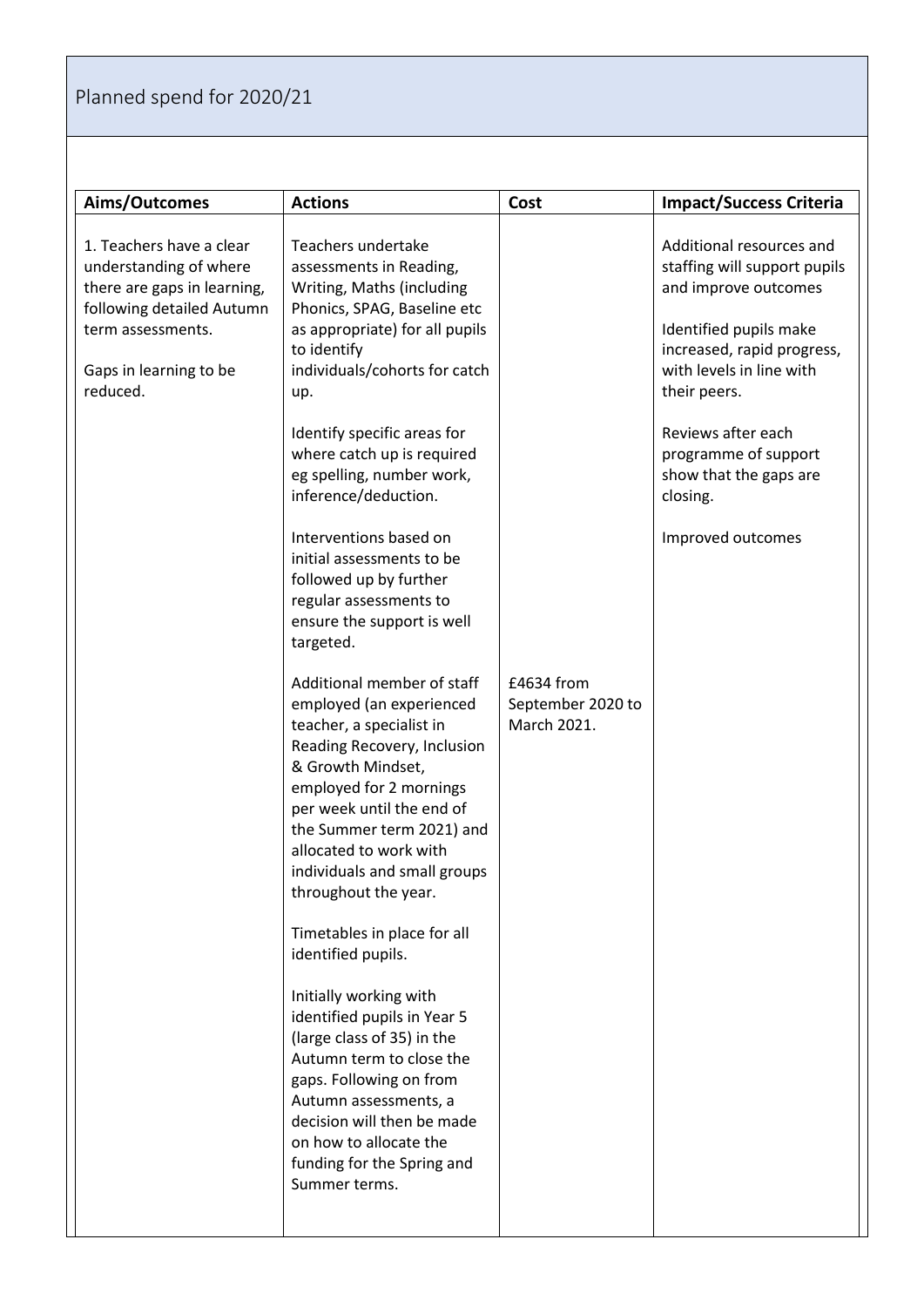| 2. Close the gaps in Maths,<br>Reading and Writing and<br>more specific areas of<br>learning (including younger<br>age children).                                       | One to one booster classes<br>and small group work (with<br>teachers and STAs).<br>Individual timetables with<br>specific skills support eg<br>speech & language, Reading<br>Intervention, stamina for<br>writing, fine motor skills,<br>number work etc.<br>Children falling behind are<br>identified in teachers<br>planning, to ensure that<br>they receive any support<br>necessary.<br>Additional STA appointed<br>for 3 days per week from<br>December 2020 to April<br>2021 (initially) to undertake<br>consistent and dedicated<br>interventions to meet the<br>needs of individual pupils<br>and/or cohorts of children. | £3964 from<br>December 2020 to<br>April 2021.                                                                        | Termly/half termly<br>assessments show<br>accelerated progress of<br>pupils in core areas.<br>Gaps closing rapidly<br>between all pupils.                                                                                                                                                                     |
|-------------------------------------------------------------------------------------------------------------------------------------------------------------------------|-----------------------------------------------------------------------------------------------------------------------------------------------------------------------------------------------------------------------------------------------------------------------------------------------------------------------------------------------------------------------------------------------------------------------------------------------------------------------------------------------------------------------------------------------------------------------------------------------------------------------------------|----------------------------------------------------------------------------------------------------------------------|---------------------------------------------------------------------------------------------------------------------------------------------------------------------------------------------------------------------------------------------------------------------------------------------------------------|
| 3. Focus on other aspects<br>of learning ie behaviour<br>and social/emotional<br>needs, for some pupils.<br>Promote self-confidence<br>and self-esteem for<br>children. | Access external support eg<br>Barnardo's, Time for Talk etc<br>as necessary.<br>Support for transition to<br>secondary school, including<br>extra visits where possible.<br>Assistance in accessing<br>peripatetic music<br>lessons/access to<br>instruments.<br><b>Additional lunchtime</b><br>support to enhance positive<br>play.<br>Improve outdoor learning<br>and focus on well-being for<br>all year groups, including<br>every child completing the<br>'Daily Mile'.<br>Install new running track in<br>the school grounds by the<br>end of the Autumn term<br>2020.                                                      | £566 per month,<br>mainly paid from<br>school budget.<br>£6400 paid for with<br>Capital Funding &<br>Sports funding. | Pupils are confident and<br>have raised self-esteem.<br>Pupils have greater<br>challenge and wider<br>opportunities.<br>Improvement in lunchtime<br>behaviour.<br>Pupils have greater access<br>and are more confident in<br>their outdoor learning &<br>fitness, benefitting all<br>areas of the curriculum. |